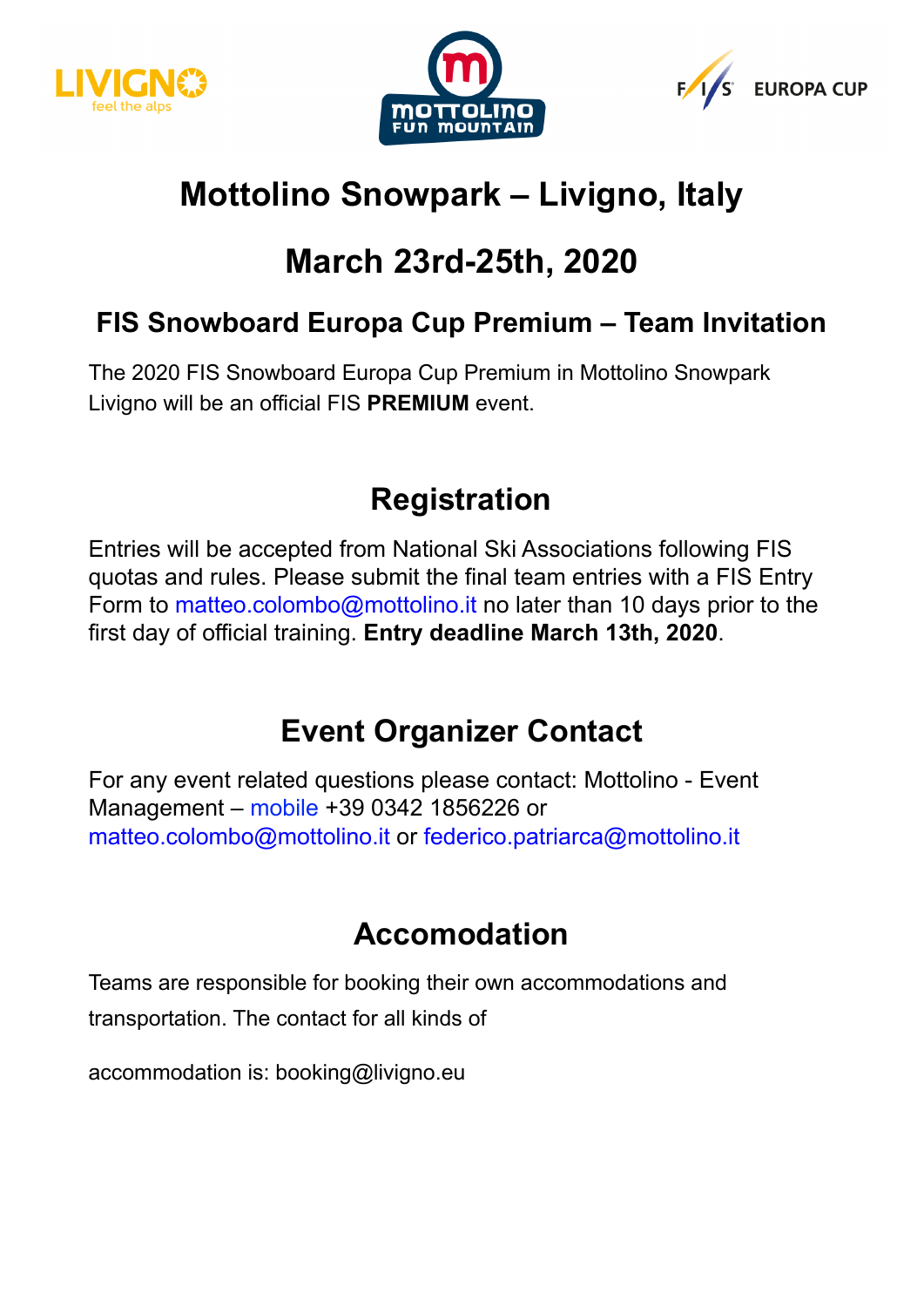





## **Registration/Race Office**

Registration and Accreditation will be held at the Race Office (Plaza Placheda, Via Saroch, 1098/a, Livigno). Please see schedule for registration times. All competition participants (including competitors and officials) must report to the Registration Area for check- in before proceeding to the competition venue. All fees will be collected upon check-in.

**Entry Fee Slopestyle Event days (Quali + Finals): 75€ \*** 

**Training Fee per Slopestyle Training day: 25€ \*** 

### **BIB DEPOSIT: 15 € per BIB**

\* Cash only and no refunds will be made after credentials have been issued

## **First Team Captains Meeting**

The first team captain meeting will be held at the Race Office on March 22nd at 7 p.m.

### **Bibs**

All competitors must wear bibs during all scheduled official trainings and competitions.

# **Anti-Doping**

Anti-doping control may be conducted for this event.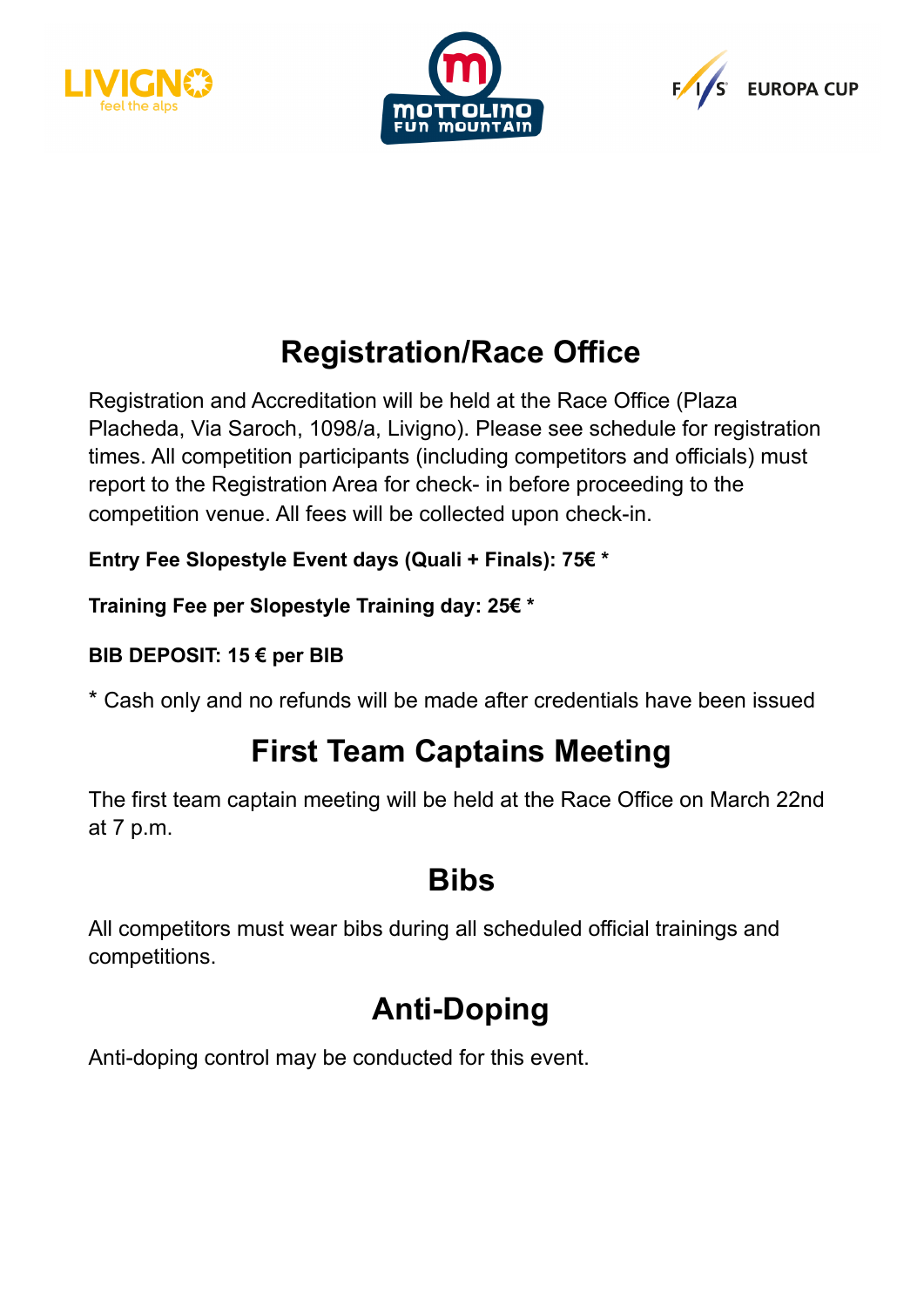





### **Accident Insurance**

All competitors must have their own medical insurance. The Organizing Committee, sponsors, suppliers, their agents, employees and volunteers, the FIS and Italian Ski Federation decline any responsibility for accidents, damaged or lost equipment and second and third party claims during the event.

#### **Liability**

All athletes, officials and members of National Associations who attend and participate in the event shall do so at their own risk. The Organizing Committee, sponsors, suppliers, their agents, employees and volunteers, the FIS and Italian Ski Federation shall not be responsible for any losses or injuries incurred or suffered by any athlete, official or other person in conjunction with the organizing and staging of the event.

### **Official Notice Board**

The official Notice Board will be located at the race office.

### **Training**

An official Training is scheduled March 23th for Slopestyle. Official training is in advance of each heat during competition, March 24th and March 25th.

#### **Prizes**

The awards ceremony will be right after the finals day, located at the Kosmo, restaurant/bar/apres ski at the bottom of Mottolino gondola.

### **SLOPESTYLE COURSE**

The competition will take place on the pro line of Mottolino Snowpark in Mottolino Ski Area, close to Trepalle Chairlift.